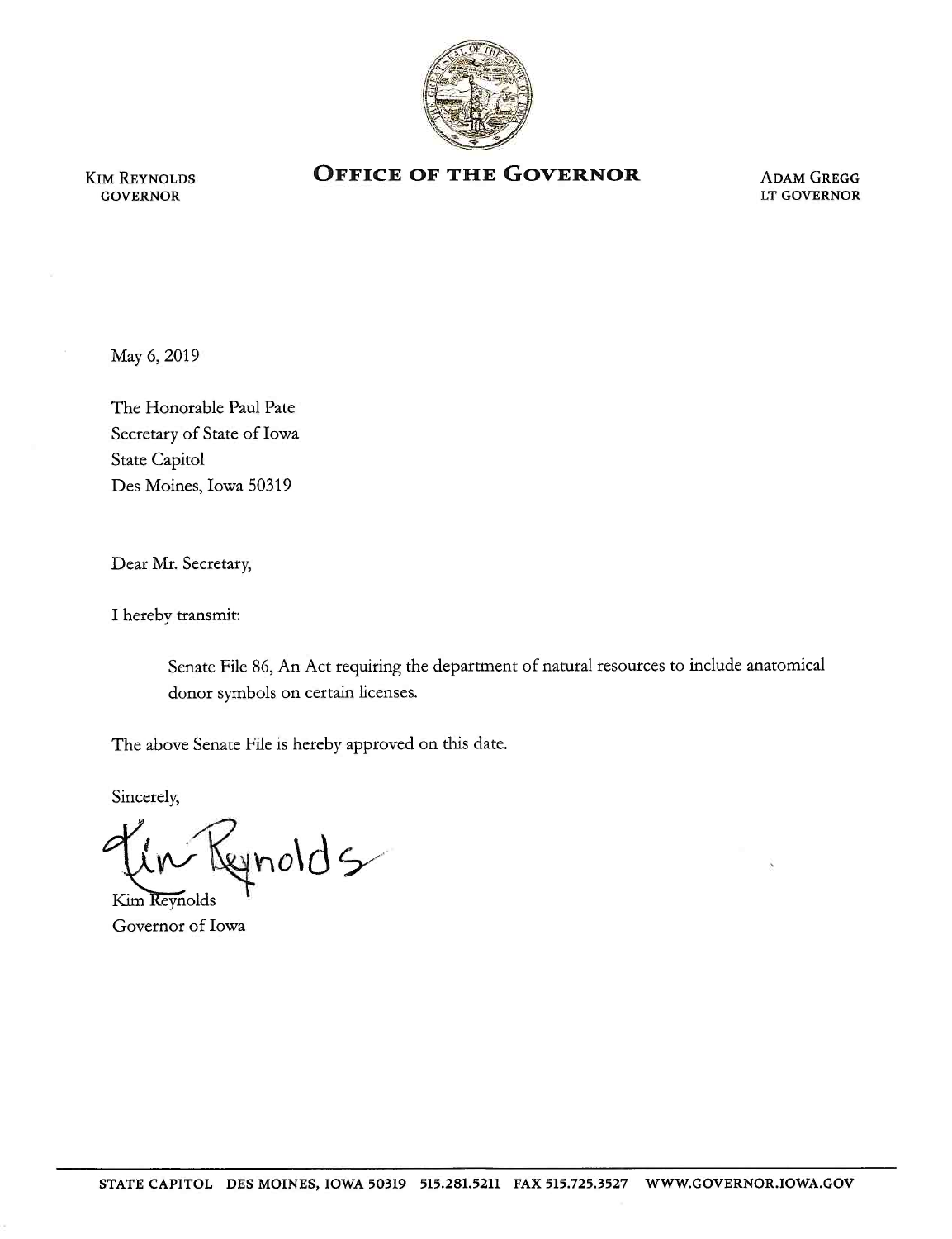

Senate File 86

## AN ACT

REQUIRING THE DEPARTMENT OF NATURAL RESOURCES TO INCLUDE ANATOMICAL DONOR SYMBOLS ON CERTAIN LICENSES.

BE IT ENACTED BY THE GENERAL ASSEMBLY OF THE STATE OF IOWA:

Section 1. SHORT TITLE. This Act shall be known as "Logan's  $Law''$ .

Sec. *2.* Section 142C.2, subsection 6, Code 2019, is amended to read as follows:

6. *"Document of gift"* means a donor card or other record used to make an anatomical gift, including a statement or symbol on a driver's license, or identification card, or hunting, fishing, or fur harvester license, or an entry in <sup>a</sup> donor registry.

Sec. 3. Section 142C.2, Code 2019, is amended by adding the following new subsection:

NEW SUBSECTION. 13A. *-Hunting, fishing, or fur harvester license*" means a license issued by the department of natural resources or an authorized license agent pursuant to chapter 483A.

Sec. 4. Section 142C.3, subsection 1, paragraph a, Code 2019, is amended by adding the following new subparagraph:

NEW SUBPARAGRAPH. (4) A minor, if the minor is authorized under state law to apply for a hunting, fishing, or fur harvester license, the minor is at least 14 years of age, and the minor authorizes a symbol indicating an anatomical gift on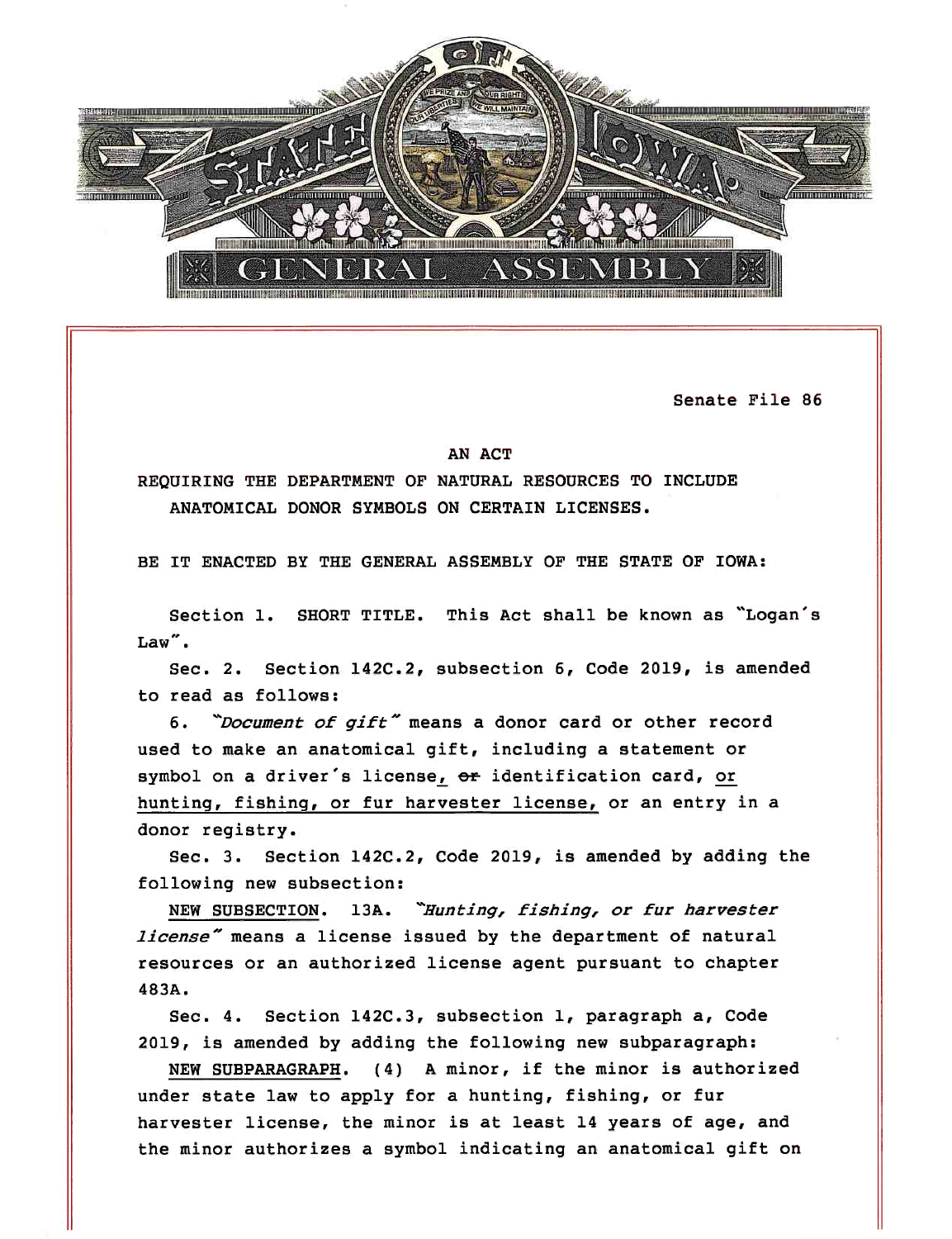Senate File 86, p. 2

a hunting, fishing, or fur harvester license with the signed approval of a parent or guardian.

Sec. 5. Section 142C.3, subsection 2, paragraph a, Code 2019, is amended by adding the following new subparagraph:

NEW SUBPARAGRAPH. (02) By authorizing a symbol indicating that the donor has made an anatomical gift to be imprinted on the donor's hunting, fishing, or fur harvester license.

Sec. 6. Section 142C.3, subsection 2, paragraph c, Code 2019, is amended to read as follows:

*c,* Revocation, suspension, expiration, or cancellation of a driver's license, or identification card, or hunting, fishing, or fur harvester license upon which an anatomical gift is indicated shall not invalidate the gift.

Sec. 7. Section 142C.8, subsections 1 and 2, Code 2019, are amended to read as follows:

1. When a hospital refers an individual at or near death to a procurement organization, the procurement organization shall make a reasonable search of the records of the state department of transportation, department of natural resources, and any donor registry that the hospital knows exists for the geographical area in which the individual resides to ascertain whether the individual has made an anatomical gift.

2. A procurement organization shall be allowed reasonable access to information in the records of the state department of transportation and the department of natural resources to ascertain whether an individual at or near death is a donor.

Sec. a. Section 142C.18, Code 2019, is amended by adding the following new subsection:

NEW SUBSECTION. 2A. The department of natural resources shall cooperate with a person that administers the Iowa donor registry for the purpose of transferring to the donor registry all relevant information regarding a donor's making of an anatomical gift.

Sec. 9. Section 142C.18, subsection 3, paragraph d, Code 2019, is amended to read as follows:

*d.* Provide a centralized, automated system to compile donation information received by the state department of transportation, department of natural resources, county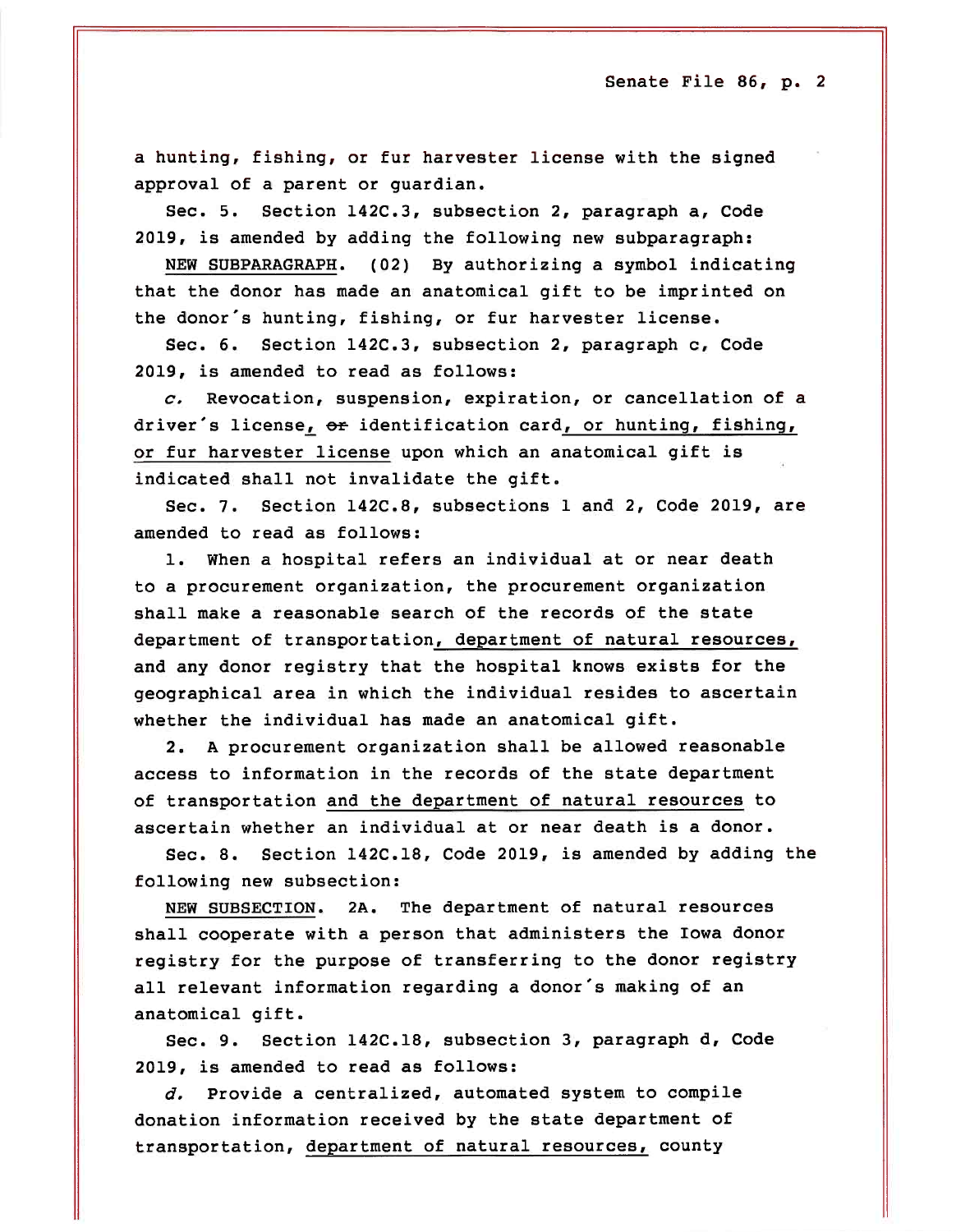Senate File 86, p. 3

treasurers, and the Iowa donor network .

Sec. 10. Section 483A.10, Code 2019, is amended by adding the following new subsection:

NEW SUBSECTION. 3. An application for a hunting, fishing, or fur harvester license shall include a section where an applicant may request that the applicant's license include a symbol that indicates that the applicant is a donor under the revised uniform anatomical gift Act as provided in chapter 142C.

Sec. 11. Section 483A.18, Code 2019, is amended to read as follows:

483A.18 Form of licenses.

1. All hunting, fishing, and fur harvester licenses shall contain a general description of the licensee. Such licenses shall be upon such forms as the *commission* shall adopt. The address and the signature of the applicant and all signatures and other required information shall be in writing. All licenses shall clearly indicate the nature of the privilege granted.

2. Upon request of an applicant pursuant to section 483A.10, the department shall indicate on the license that the applicant is a donor under the revised uniform anatomical gift Act as provided *in* chapter 142C.

Sec. 12. Section 483A.27, subsection 2, paragraph a, Code 2019, *is* amended to read as follows:

*a.* A certificate of completion shall not be issued to a person who has not satisfactorily completed an approved hunter education course. The department shall establish the curriculum based on the standards adopted by the international hunter education association - United States of America for the approved hunter education course. The curriculum shall include instruction relating to making an anatomical gift, including of an organ, an eye, or tissue, under the revised uniform anatomical gift Act as provided in chapter 142C. Upon completion of the course, each person shall pass an individual oral test or a written test provided by the department. The department shall establish the criteria for successfully passing the tests. Based on the results of the test and demonstrated safe handling of a firearm, the instructor shall